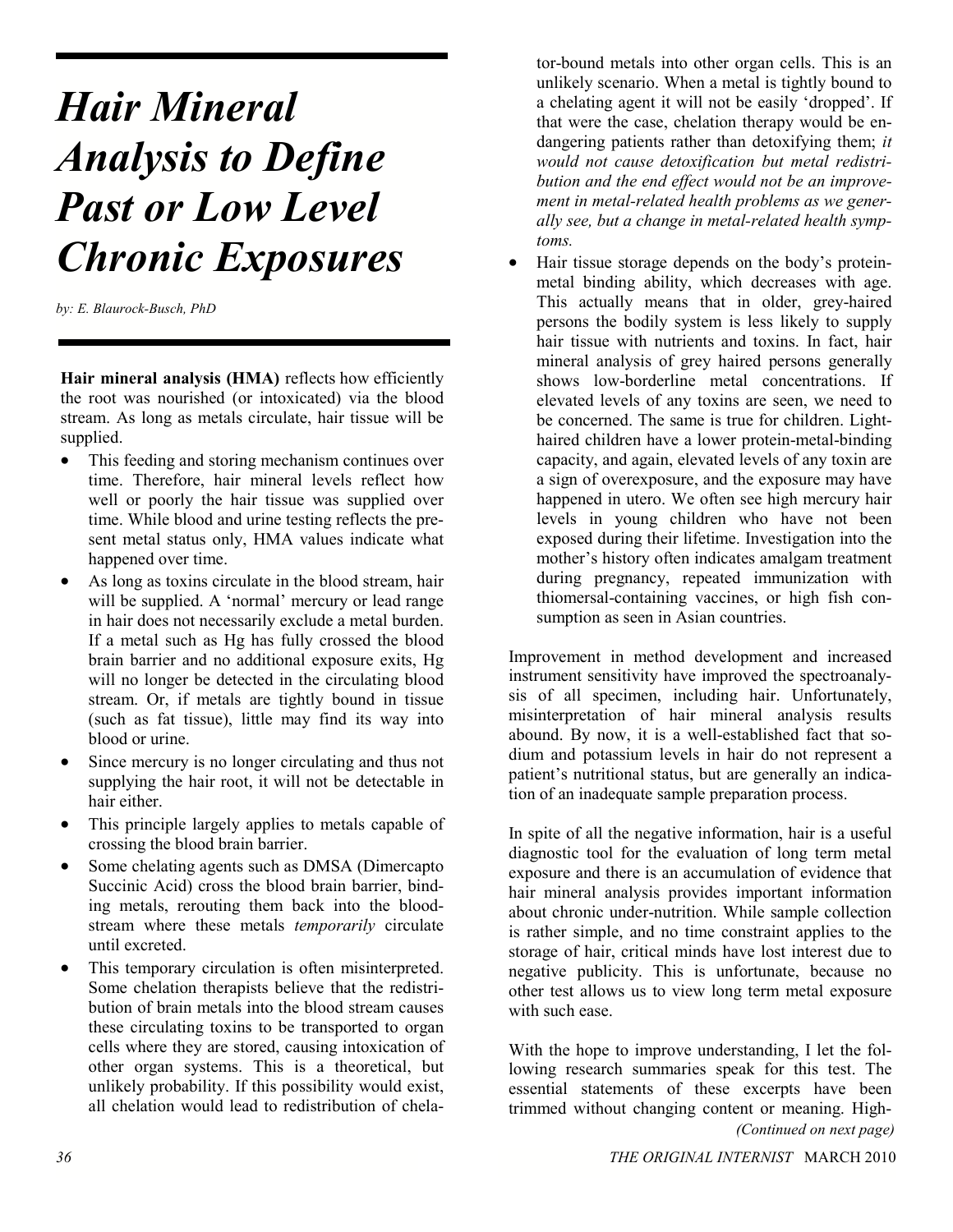lighted parts are commented by the author, reflecting her opinion.

1. Arsenic and other elements in hair, nails, and skin-scales of arsenic victims in West Bengal, India. Samanta G., Sharma R., Roychowdhury T., Chak raborti D. Department of Civil and Environmental En gineering, University of Houston, N 107 Engineering Bldg 1, Houston, TX 77204-4003, USA. gsamanta@mail.uh.edu. Sci Total Environ. 2004 Jun 29;326(1-3):33-47.

For the first time, biological tissues (hair, nails, and skin-scales) of arsenic victims from an arsenic affected area of West Bengal (WB), India were analyzed for trace elements. Analysis was carried out by inductively coupled plasma-mass spectrometry (ICP-MS) for 10 elements (As, Se, Hg, Zn, Pb, Ni, Cd, Mn, Cu, and Fe). A microwave digester was used for digestion of the tissue samples. To validate the method, certified refer ence materials--human hair (GBW 07601) and bovine muscle (CRM 8414)--were analyzed for all elements. The W test was used to study the normal/log normal distribution for each element in the tissue samples. For hair ( $n=44$ ) and nails ( $n=33$ ), all elements show lognormal distribution. For skin-scale samples  $(n=11)$ , data are not sufficient to provide the information about the trend. Geometric mean, standard error, and range for each element were presented and compared with literature values for other populations. This study re veals the higher levels of toxic elements As, Mn, Pb, and Ni in the tissue samples compared with available values in the literature. The elevated levels of these toxic metals in the tissues may be due to exposure of these elements through drinking water and food. This study reveals that in the arsenic-affected areas of WB, the concentrations of other toxic elements in drinking water and foodstuff should be monitored to evaluate the arsenic poisoning.



**Comment**: for about 10years now, closed vessel microwave digestion (see picture from our laboratory) is used to prepare hair samples for analysis. As a result, the accuracy of the analysis of elements such as arse nic, mercury, and selenium improved dramatically. Be fore microwave digestion, hair was acid digested in open vessels under heat. This caused the more volatile metals to escape, resulting in false low values of metals such as arsenic, mercury and selenium.



In addition, the old spectroanalysis via MS-ICP was not ideal for testing these halogenic metals. The newest MS-ICP are utilizing cell technique which provides a high analytical accuracy, even for the most difficult elements. In our recent governmental round-robin, we achieved a near 100% accuracy, something that was impossible with previous instruments.



Mechanism of modern MS-ICP

(Continued on next page)

THE ORIGINAL INTERNIST MARCH 2010 37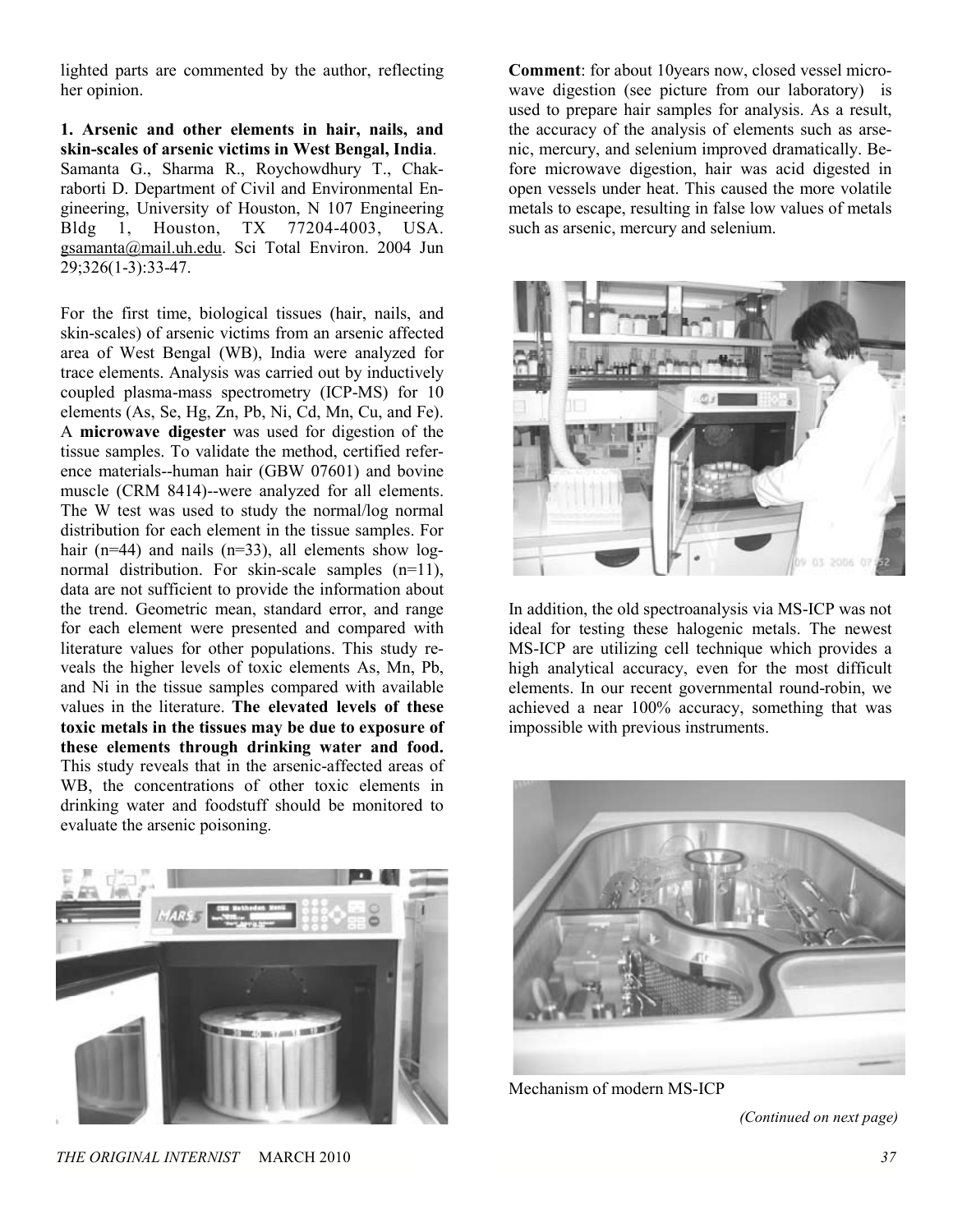

Modern technique improved metal testing for all hu man and animal specimen, including hair samples. Hair analysis will not eliminate the need for blood or urine testing, but provides valuable information for the diag nosis of long term exposure.

#### 2. Maternal Fish Consumption, Hair Mercury, and **Infant Cognition in a U.S. Cohort**

Emily Oken,<sup>1</sup> Robert O. Wright,<sup>2,3</sup> Ken P. Kleinman,<sup>1</sup> David Bellinger,<sup>4,5</sup> Chitra J. Amarasiriwardena,<sup>3</sup> Howard  $\text{Hu}^{3,5}$  Janet W. Rich-Edwards,<sup>1,6</sup> and Matthew W.  $Gillman<sup>1,7</sup>$ 

<sup>1</sup>Department of Ambulatory Care and Prevention, Harvard Medical School and Harvard Pilgrim Health Care, Boston, Massachusetts, USA; <sup>2</sup>Department of Pediatrics, Boston Children's Hospital and Harvard Medical School, Boston, Massachusetts, USA; <sup>3</sup>Channing Laboratory, Brigham and Women's Hospital and Harvard Medical School, Boston, Massachusetts, USA; <sup>4</sup>Department of Neurology, Boston Children's Hospital and Harvard Medical School, Boston, Massachusetts, USA; <sup>5</sup>Department of Environmental Health, <sup>6</sup>Department of Epidemiology, and <sup>7</sup>Department of Nutrition, Harvard School of Public Health, Boston, Massachusetts, USA

Address correspondence to E. Oken, Department of Ambulatory Care and Prevention, Harvard Medical School and Harvard Pilgrim, 133 Brookline Ave., Bos ton, MA 02215 USA. Telephone: (617) 509-9835. Fax: (617) 859-8112. E-mail:

emily oken@harvardpilgrim.org

Fish and other seafood may contain organic mercury but also beneficial nutrients such as n-3 polyunsaturated fatty acids. We studied whether maternal fish consumption during pregnancy harms or benefits fetal brain development. We examined associations of ma ternal fish intake during pregnancy and maternal hair mercury at delivery with infant cognition among 135 mother-infant pairs in Project Viva, a prospective U.S. pregnancy and child cohort study. We assessed infant cognition by the percent novelty preference on visual recognition memory (VRM) testing at 6 months of age. Mothers consumed an average of 1.2 fish servings per week during the second trimester. Mean maternal hair mercury was 0.55 ppm, with  $10\%$  of samples  $> 1.2$ ppm. Mean VRM score was  $59.8$  (range,  $10.9-92.5$ ). After adjusting for participant characteristics using lin ear regression, higher fish intake was associated with higher infant cognition. This association strengthened after adjustment for hair mercury level: For each addi tional weekly fish serving, offspring VRM score was 4.0 points higher [95% confidence interval (CI) , 1.3 to 6.7]. However, an increase of 1 ppm in mercury was associated with a decrement in VRM score of 7.5 (95% CI, 13.7 to 1.2) points. VRM scores were highest among infants of women who consumed  $> 2$  weekly fish servings but had mercury levels  $\leq 1.2$  ppm. **Higher** fish consumption in pregnancy was associated with better infant cognition, but higher mercury levels were associated with lower cognition. Women should continue to eat fish during pregnancy but choose varieties with lower mercury contamination.

Comment: Hair mineral analysis reflects long term exposure. It can be used to evaluate the mercury status in women before pregnancy occurs, allowing for nutri tional corrections and adequate detoxification meas ures.

## **3. Mercury and Selenium Concentrations in Mater**nal and Neonatal Scalp Hair: Relationship to Amalgam-Based Dental Treatment Received During Pregnancy

Razagui I.B-A.; Haswell S.J. Biological Trace Element Research, Volume 81, Number 1, July  $2001$ , pp. 1-19 (19)

(Continued on next page)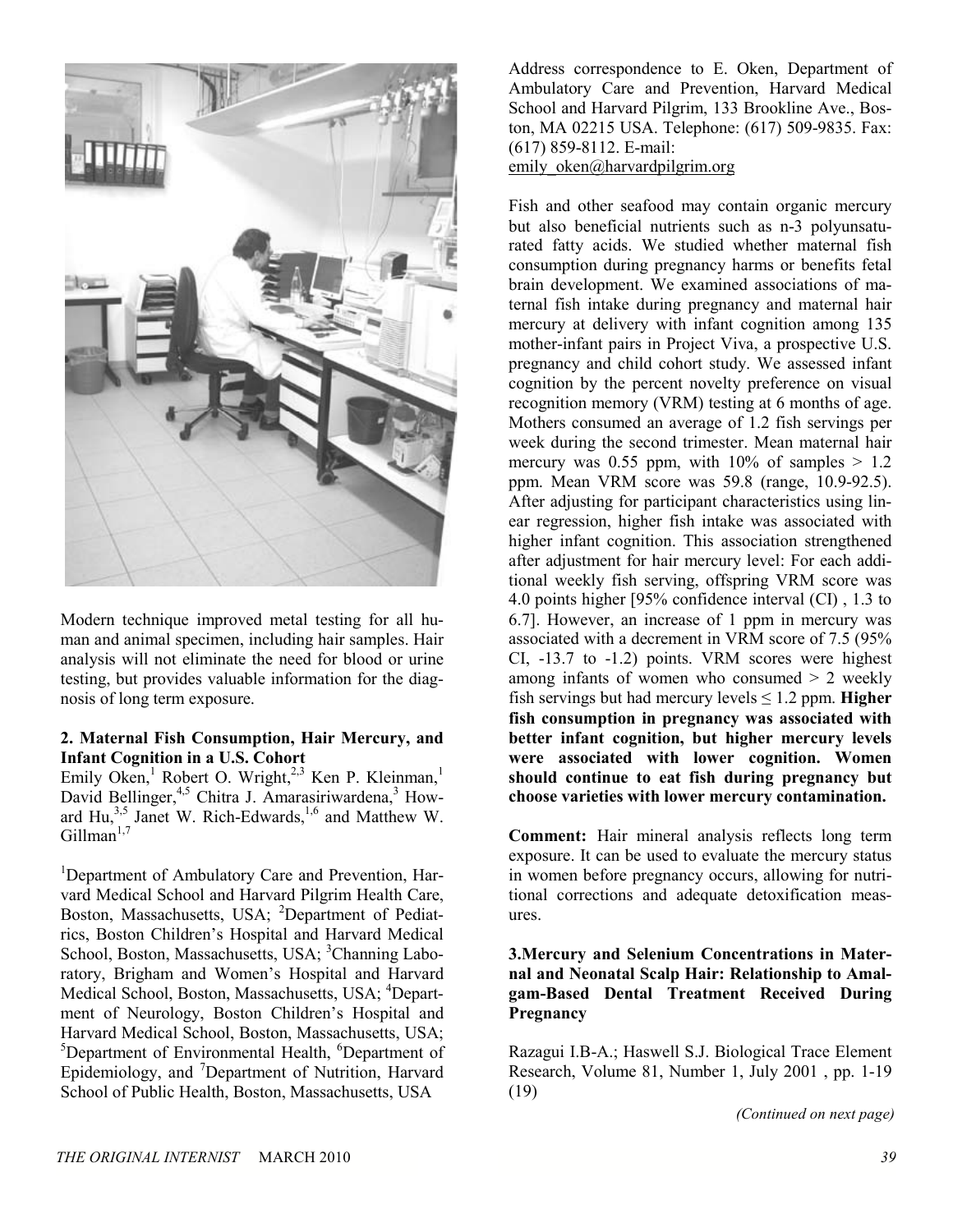Mercury and selenium concentrations were determined in scalp hair samples collected postpartum from 82 term pregnancy mothers and their neonates. Maternal mercury and selenium had median concentrations of  $0.39^{\mu}g/g$  (range 0.1-2.13<sup> $\mu$ </sup>g/g) and 0.75<sup> $\mu$ </sup>g/g (range 0.1- $3.95<sup>\mu</sup>g/g$ , respectively, and corresponding median neonatal values were  $0.24^{\mu}g/g$  (range  $0.1$ -1.93  $^{\mu}g$ ) and 0.52  $g/g$  (range  $(0.1\n-3.0<sup>\mu</sup>g/g)$ . **Amalgam-based restorative** dental treatment received during pregnancy by 27 mothers (Group I) was associated with significantly higher mercury concentrations in their neonates (p  $< 0.0001$  compared to those born to 55 mothers (Group II) whose most recent history of such dental treatment was dated to periods ranging between 1 and 12 yr prior to pregnancy. In the Group I mother/ neonate pairs, amalgam removal and replacement in 10 cases was associated with significantly higher mercury concentrations compared to 17 cases of new amalgam emplacement. Selenium concentrations showed no sig nificant intergroup differences. The data from this pre liminary study suggest that amalgam-based dental treatment during pregnancy is associated with higher prena tal exposure to mercury, particularly in cases of amal gam removal and replacement. The ability of a peripheral biological tissue, such as hair, to elicit such marked differences in neonatal mercury concentrations provides supporting evidence of high fetal susceptibility to this form of mercury exposure.

Comment: Transplacental movement of mercury has been documented. This is another study speaking against dental treatment with, or removal of, amalgam during pregnancy. It also supports infant hair testing.

#### 4. Hair Element Concentrations in Females in One **Acid and One Alkaline Area in Southern Sweden** Ingegerd Rosborg, Bengt Nihlgård, and Lars Gerhards son . AMBIO: A Journal of the Human Environment. Vol 32, Issue No7, Nov. 2003 pp. 440–446

Concentrations of 34 trace elements in hair have been determined in 47 females from an acid region in south ern Sweden, who were compared with 43 females from an alkaline area. The concentrations of these elements in hair and drinking water were determined by induc tively coupled plasma optical emission spectroscopy and inductively coupled plasma mass spectrometry. The hair concentrations of boron and barium were significantly higher ( $p < 0.001$ ) in hair samples from the acid region, the hair levels of calcium, strontium, molybdenum, iron, and selenium were significantly higher  $(p < 0.001)$  in the alkaline region. For some metals, e.g. calcium, lead, molybdenum, and

strontium, there were positive correlations between the concentrations in hair and water ( $r_s = 0.34{\text{-}}0.57$ ; p  $\leq$ 0.001), indicating the importance of intake from miner als in water. The increased ratio of selenium/mercury concentrations in hair samples obtained in the alkaline district ( $p < 0.001$ ) indicates that these subjects may have better protection against the toxic effects of mer cury.

Comment: Metal uptake is influenced by pH, a fact we recognize and pay attention to during chelation treat ment.

#### **5. Hair iron content: possible marker to comple**ment monitoring therapy of iron deficiency in patients with chronic inflammatory bowel diseases?

E Bisse, F Renner, S Sussmann, J Scholmerich and H Wieland . Department of Clinical Chemistry, Univer sity Hospital, Freiburg im Breisgau, Germany. Clinical Chemistry, Vol 42, 1270-1274, Copyright  $\odot$  1996 by American Association for Clinical Chemistry

Measurements of the concentration of iron in hair from 10 patients with chronic inflammatory bowel diseases and from 10 healthy controls showed that the iron con centrations were significantly ( $P < 0.05$ ) lower in patients before iron intake than in controls. Three weeks after beginning iron treatment, the hair iron concentra tions were found to be significantly correlated ( $r = 0.68$ ;  $P < 0.05$ ) to reticulocyte counts. **Changes in the hair** iron concentrations were accompanied by similar changes in the concentrations of the markers most commonly used to diagnose and monitor iron deficiency. The results suggest that quantification of hair iron may be useful to complement evaluations of the body iron status.

Comment: None needed.

## **6. Serum and hair trace element levels in patients** with epilepsy and healthy subjects: does the antiepileptic therapy affect the element concentrations of hair?

A. Ïlhan<sup>a</sup>, Efkan Uz<sup>b,</sup> Sinem Kali<sup>a,</sup> Ahmet Var<sup>c,</sup> and Omer Akyol<sup>b a</sup> Department of Neurology, Înönü University, Turgut Özal Medical Center, 44069, Malatya, Turkey<sup>b</sup>Department of Biochemistry, Ïnönü University, Turgut Özal Medical Center, 44069, Malatya, Turkey c Department of Biochemistry, Firat University, Faculty of Medicine, Elazig, Turkey

Eur J Neurol 6:705–709 © 1999 Lippincott Williams & Wil kins

(Continued on next page)